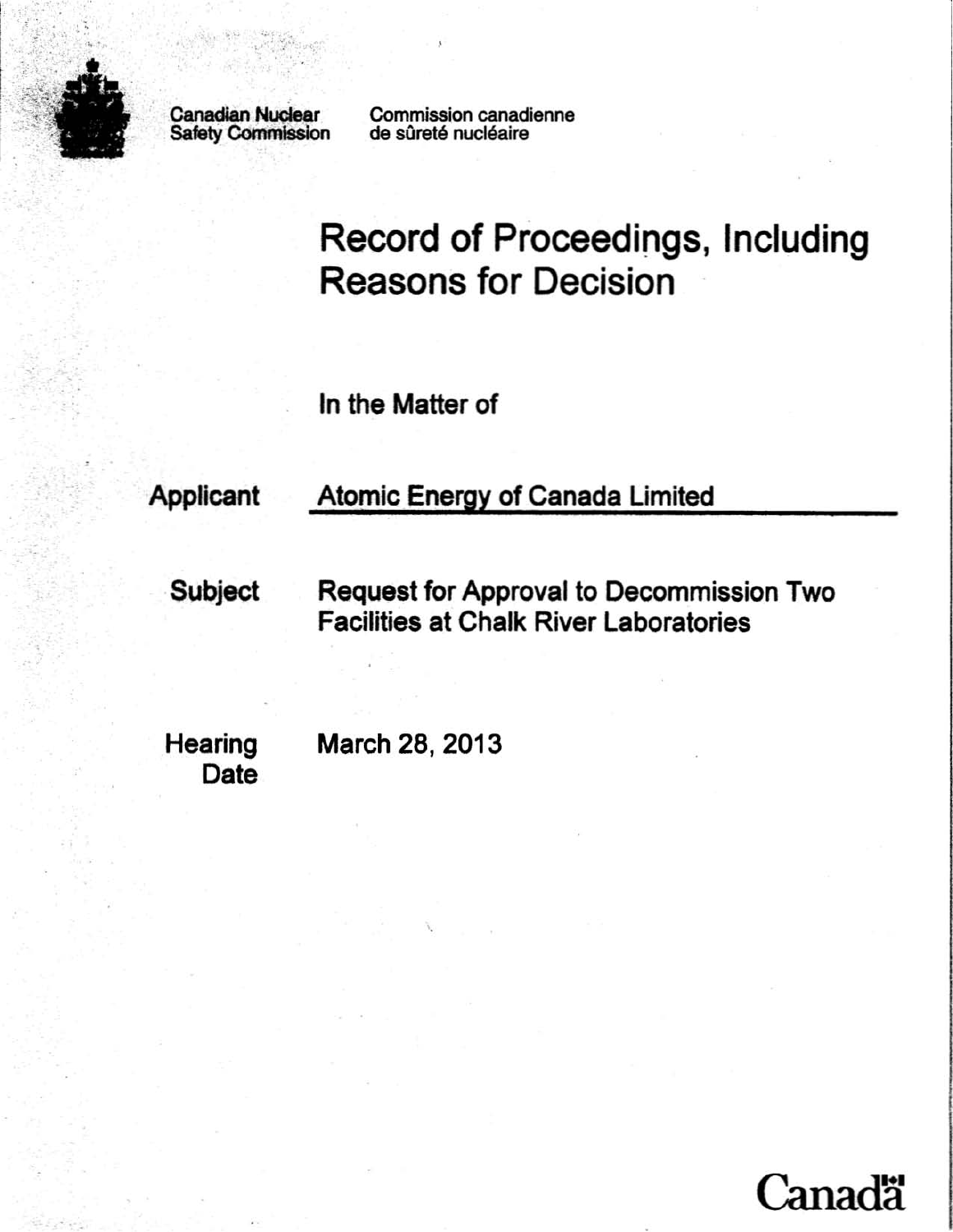# **RECORD OF PROCEEDINGS**

| Applicant:                                | Atomic Energy of Canada Limited                                                            |
|-------------------------------------------|--------------------------------------------------------------------------------------------|
| Address/Location:                         | Chalk River Laboratories, Chalk River, Ontario, KOJ 1JO                                    |
| Purpose:                                  | Request for approval to decommission two facilities at Chalk River<br>Laboratories         |
| Application received:                     | April 2, 2012                                                                              |
| Date of hearing:                          | March 28, 2013                                                                             |
| Location:                                 | Canadian Nuclear Safety Commission (CNSC) Headquarters, 280<br>Slater St., Ottawa, Ontario |
| Members present:                          | M. Binder, Chair                                                                           |
| Secretary:<br><b>Recording Secretary:</b> | M. Leblanc<br>S. Dimitrijevic / M. Young                                                   |

**Request:** Approved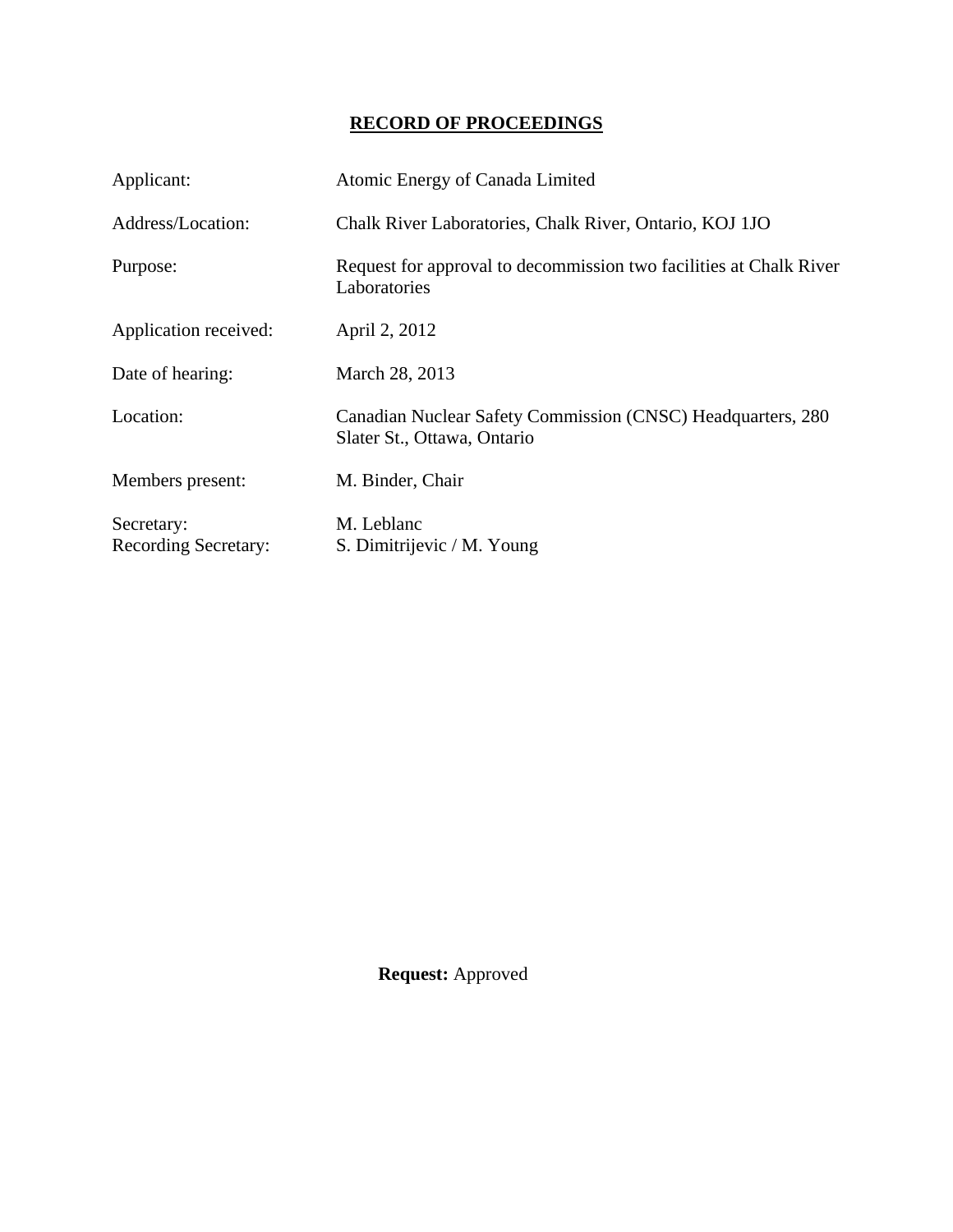# **Table of Contents**

| 3.3.1 Effects of the Projects on the Environment under Normal Operating Conditions  5 |  |
|---------------------------------------------------------------------------------------|--|
|                                                                                       |  |
|                                                                                       |  |
|                                                                                       |  |
|                                                                                       |  |
|                                                                                       |  |
|                                                                                       |  |
|                                                                                       |  |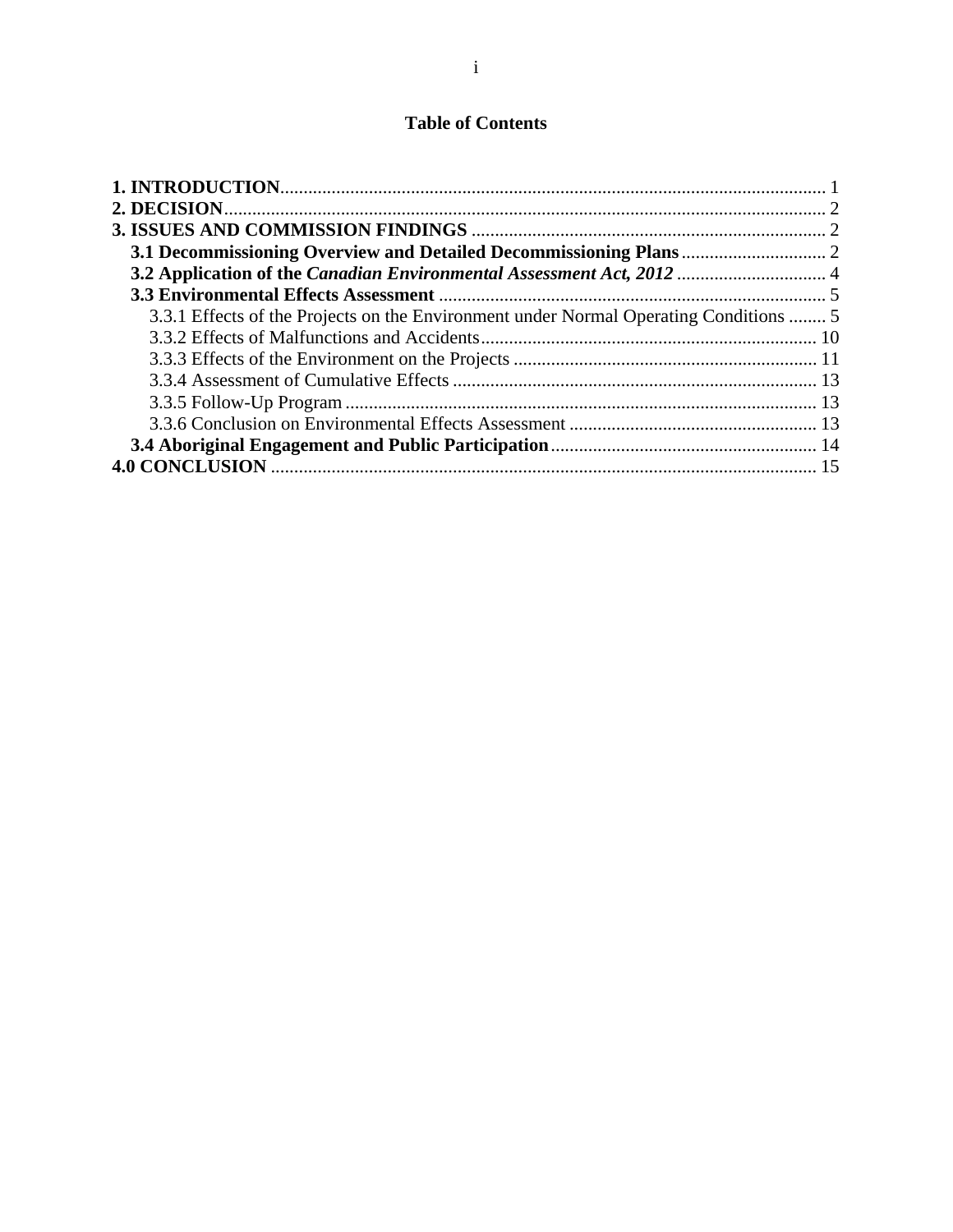# **1. INTRODUCTION**

- 1. Atomic Energy of Canada Limited (AECL) has submitted to the Canadian Nuclear Safety Commission<sup>1</sup> a request for an approval to decommission facilities at Chalk River Laboratories (CRL), Chalk River, Ontario. The facilities intended for decommissioning include the NRX research reactor ancillary buildings (NRX Ancillary Buildings) and the Waste Water Evaporator facility. The NRX Ancillary Buildings were designed and constructed in the mid-1940s, and have provided services to the NRX research reactor, which was shut down in 1992. The Waste Water Evaporator facility was constructed in 1952 and processed radioactive liquid wastes produced by NRX fuel reprocessing work until 1958. Evaporation activities were carried out in the facility between 1958 and 1967, before it was shut down in 1971. These facilities are currently maintained in storage-with-surveillance, which is a safe shutdown state. AECL proposed to demolish the structures and to remediate and reuse the land for its business needs. The decommissioning of these facilities is included in the Government of Canada's Nuclear Legacy Liabilities Program.
- 2. Licence condition 4.4 of the CRL operating licence, NRTEOL-01.00/2016, which expires on October 31, 2016, requires that AECL obtain approval from the Commission prior to decommissioning a Class I nuclear facility at the CRL site. The approval authority for this decision has not been delegated by the Commission to CNSC staff. CNSC staff noted in its submission that, should the Commission approve AECL's request, CNSC staff would update the Licence Conditions Handbook associated with the CRL operating licence to list the NRX Ancillary Buildings and Waste Water Evaporator as facilities undergoing decommissioning.

# Issue

 $\overline{a}$ 

- 3. In considering the application, the Commission was required to decide, pursuant to subsection 24(4) of the *Nuclear Safety and Control Act*<sup>2</sup> (NSCA):
	- a) if AECL is qualified to carry on the activity that the amended licences would authorize; and
	- b) if in carrying on that activity, AECL would make adequate provision for the protection of the environment, the health and safety of persons and the maintenance of national security and measures required to implement international obligations to which Canada has agreed.

<sup>&</sup>lt;sup>1</sup> The *Canadian Nuclear Safety Commission* is referred to as the "CNSC" when referring to the organization and its staff in general, and as the "Commission" when referring to the tribunal component.

 $2$  Statutes of Canada (S.C.) 1997, chapter (c.) 9.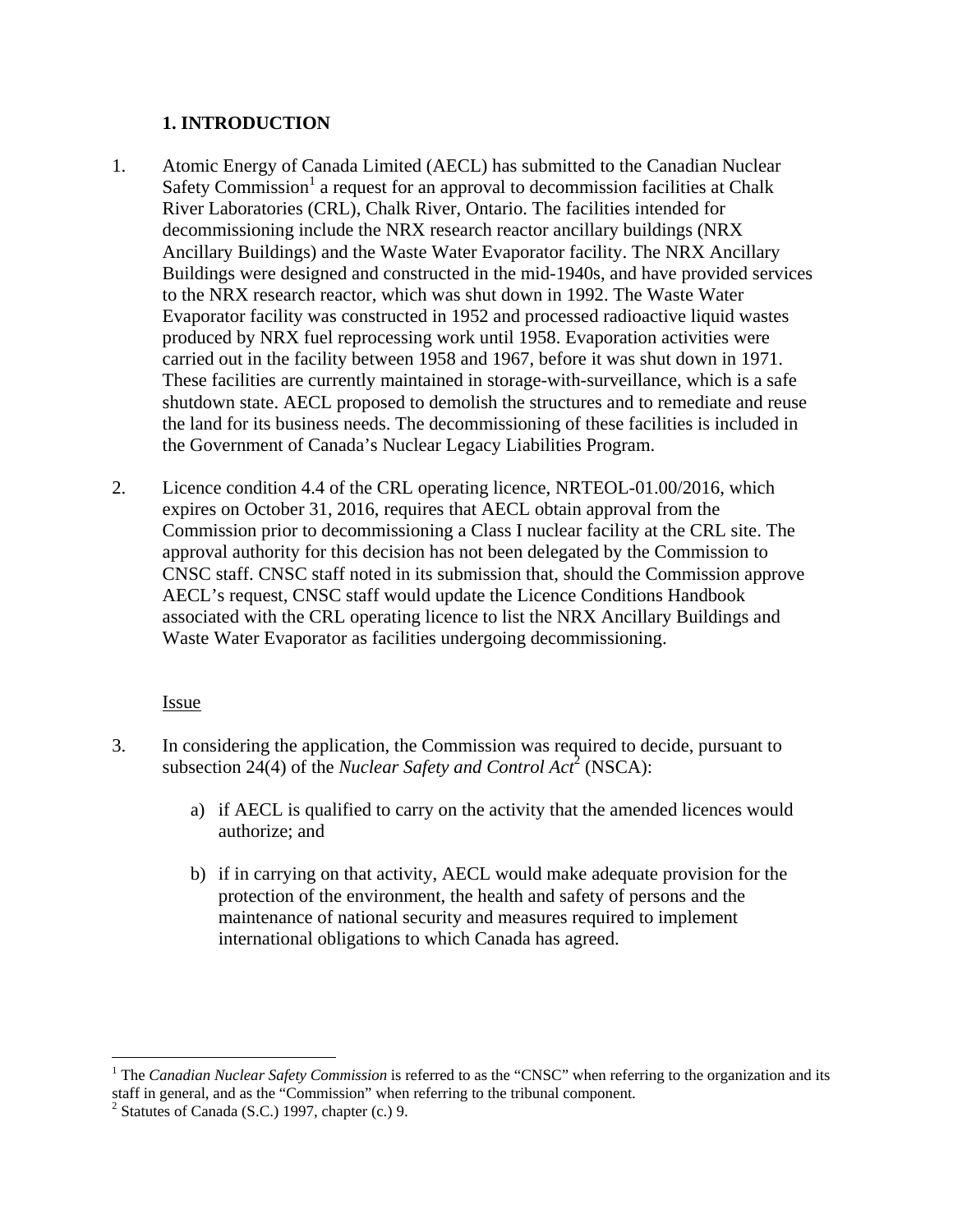### **Hearing**

4. Pursuant to section 22 of the NSCA, the President of the Commission established a Panel of the Commission to review the application. The Commission, in making its decision, considered information presented for a hearing held on March 28, 2013 in Ottawa, Ontario. During the hearing, the Commission considered written submissions from CNSC staff (CMD 13-H100) and AECL (CMD 13-H100.1). Written interventions were allowed, but none were received.

# **2. DECISION**

5. Based on its consideration of the matter, as described in more detail in the following sections of this *Record of Proceedings*, the Commission concludes that AECL has met the conditions of subsection 24(4) of the NSCA. Therefore,

the Commission, pursuant to section 24 of the *Nuclear Safety and Control Act*, approves Atomic Energy of Canada Limited's request to decommission the NRX Research Reactor Ancillary Buildings and the Waste Water Evaporator facility at Chalk River Laboratories, located in Chalk River, Ontario.

6. With this decision, the Commission expects CNSC staff to update the Licence Conditions Handbook associated with the CRL operating licence to list the NRX Ancillary Buildings and Waste Water Evaporator as facilities undergoing decommissioning, as recommended by CNSC staff in CMD 13-H100.

# **3. ISSUES AND COMMISSION FINDINGS**

# **3.1 Decommissioning Overview and Detailed Decommissioning Plans**

- 7. AECL notified the Commission about its intent to decommission the Waste Water Evaporator and the NRX Ancillary Buildings in 2004 and 2006 respectively. A decommissioning project is a set of activities undertaken to retire a licensed facility permanently from service and render it to a predetermined end-state condition. Certain requirements must be fulfilled prior to decommissioning, including the characterization of the facilities and their potential hazards.
- 8. CNSC staff stated that decommissioning activities for the NRX Ancillary Buildings would include:
	- Removal of equipment and hazards;
	- Dismantling of building components and demolition of building structures;
	- Segregation, management, and transfer of wastes to waste management facilities;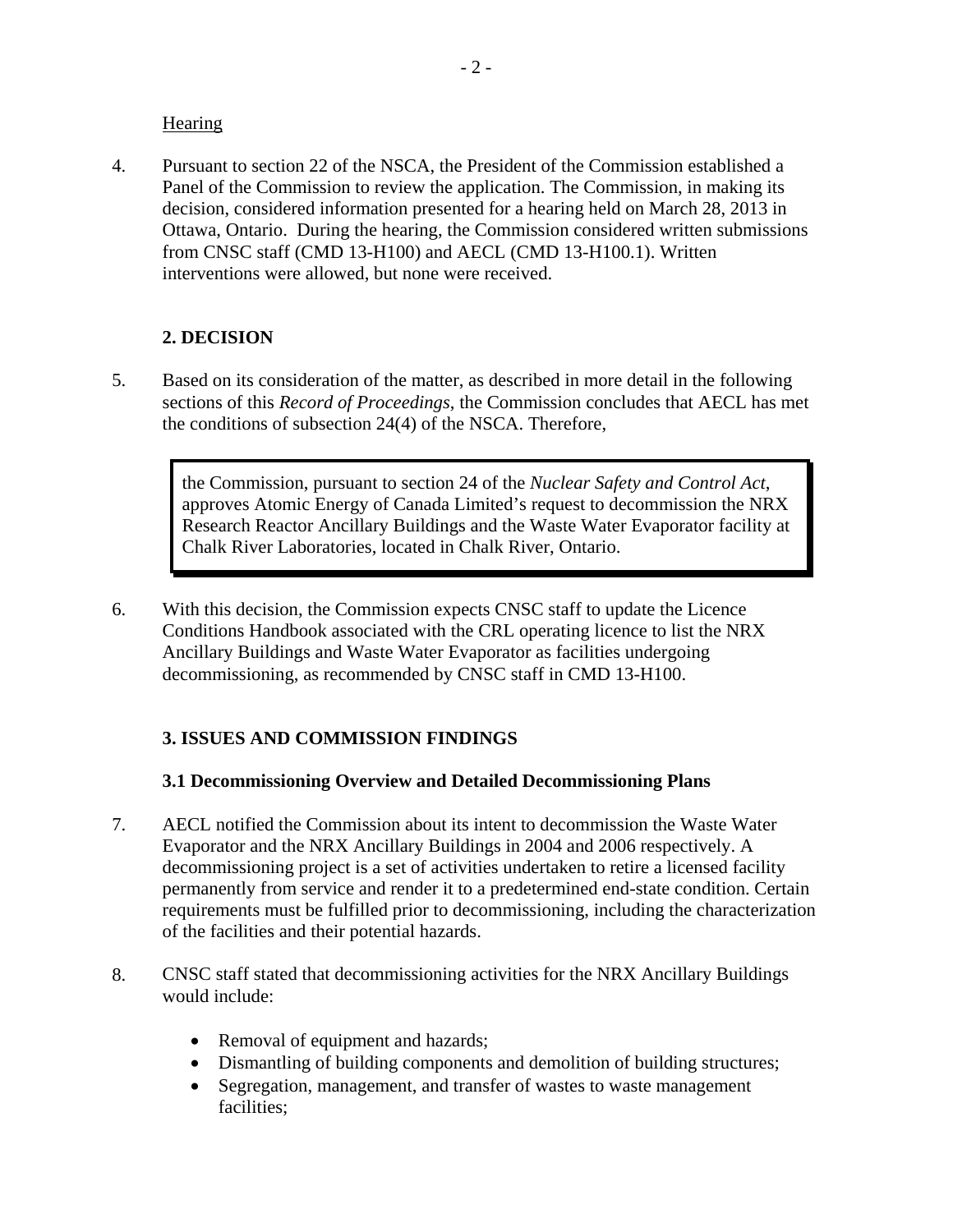- Removal of any contaminated soil, as required; and
- Backfill of excavation and site landscaping.
- 9. CNSC staff stated that physical decommissioning activities would begin in 2013. CNSC staff noted that the complete removal of the NRX Ancillary Buildings is anticipated to be accomplished over a period of approximately 15 to 20 years, with five of the eight ancillary buildings decommissioned by 2016. CNSC staff further noted that the decommissioning of the remaining buildings, which have larger volumes of concrete, would be deferred to coincide with plans for other decommissioning activities at the CRL site that would also generate concrete waste. CNSC staff explained that this is based on a planning assumption that a long-term storage facility for contaminated concrete waste will be available and noted that concrete wastes can also be managed in existing waste management facilities at CRL, if required.
- 10. AECL stated that decommissioning activities for the Waste Water Evaporator are categorized into four types of activities:
	- Removal of equipment and hazards;
	- Dismantling of building structure and components
	- Site remediation; and
	- Management of waste.

 $\overline{a}$ 

- 11. CNSC staff stated that physical decommissioning activities for the Waste Water Evaporator would begin in 2013 with site restoration completed by the end of year 2016. CNSC staff noted that, in addition to radioactively contaminated waste, decommissioning of the Waste Water Evaporator facility would involve the removal of hazardous materials such as asbestos and lead-based paints.
- 12. With its request, AECL submitted Environmental Impact Statements and Detailed Decommissioning Plans to the CNSC. In its submission, AECL stated that the liquid and airborne emissions from the decommissioning activities are expected to be negligible, and that the workplace hazards could be managed via AECL's existing programs, policies and procedures developed and implemented to protect the health and safety of workers, the public and the environment. AECL's programs include environmental protection, radiation protection, occupational health and safety, operating experience, and waste management programs.
- 13. CNSC staff stated that decommissioning activities could only be initiated once it has approved documents describing these programs, including facility-specific Detailed Decommissioning Plans and Work Plans. CNSC staff stated that it assessed AECL's Detailed Decommissioning Plans for the NRX Ancillary Buildings and for Waste Water Evaporator against the requirements of the CNSC Regulatory Guide G-219<sup>3</sup> and

<sup>3</sup> CNSC Regulatory Guide G-219, *Decommissioning Planning for Licensed Activities*, June 2000.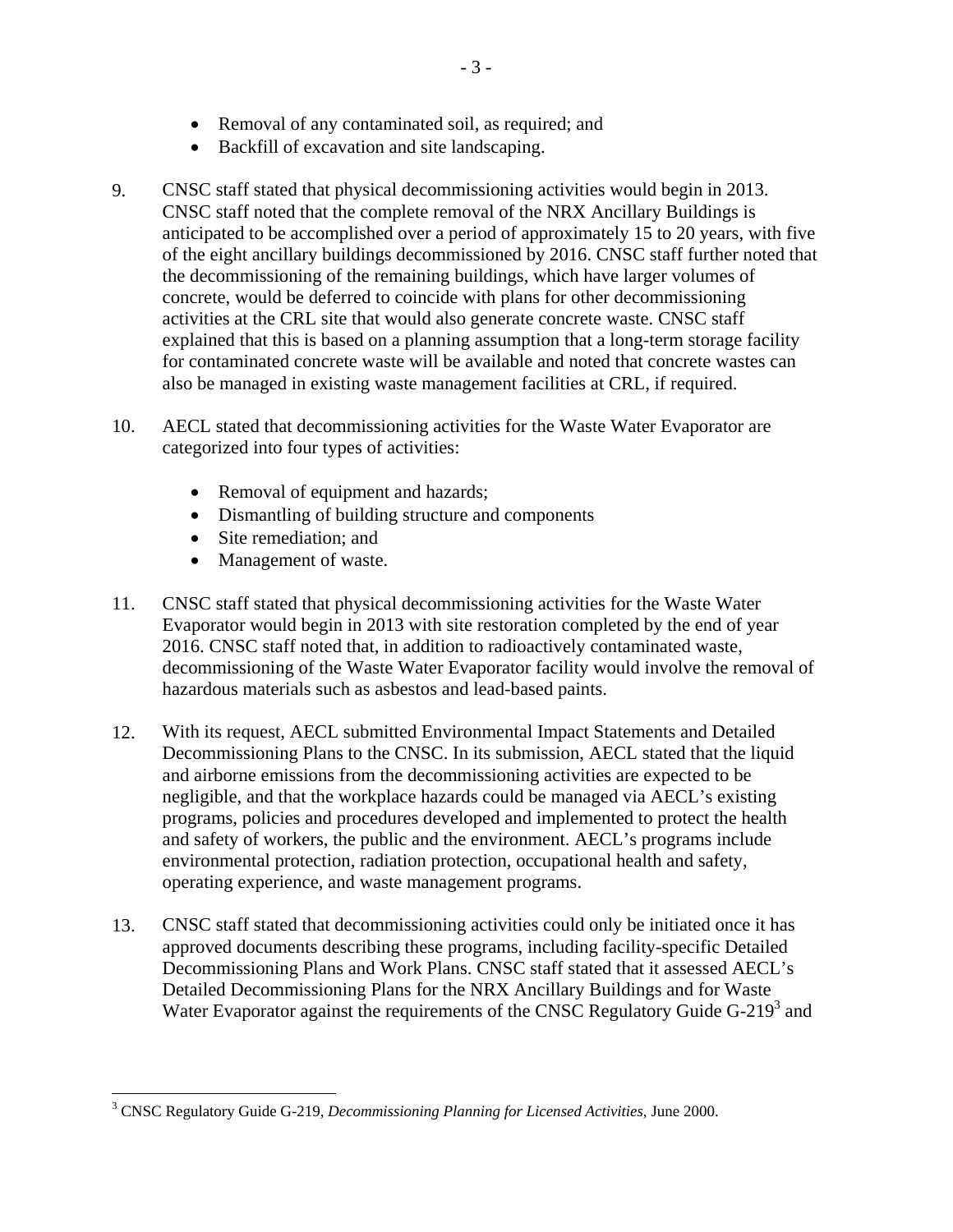the Canadian Standards Association (CSA) Standard  $N294<sup>4</sup>$ , and found that they meet requirements.

- 14. CNSC staff presented an overview of the material submitted by AECL in support of its application, including operating experience, proposed measures for protection of workers, waste management plans and end-state reports. CNSC staff stated that, based on its review of the material submitted by AECL, AECL is qualified to carry out the proposed decommissioning activities. CNSC staff further stated that AECL, in carrying out the activities, will make adequate provision for the protection of the environment, the health and safety of persons, and the maintenance of national security and measures required to implement international obligations to which Canada has agreed.
- 15. Based on the above information, the Commission is satisfied that AECL's Detailed Decommissioning Plans for the NRX Ancillary Buildings and for the Waste Water Evaporator meet regulatory requirements, and that AECL is qualified to carry out the proposed decommissioning activities.

# **3.2 Application of the** *Canadian Environmental Assessment Act, 2012*

- 16. Before making a licensing decision, the Commission must be satisfied that all applicable requirements of the *Canadian Environmental Assessment Act, 2012*<sup>5</sup> (CEAA 2012) have been fulfilled.
- 17. CNSC staff provided its assessment of AECL's approval request under the current CEAA 2012. CNSC staff noted that a screening environmental assessment would have been required for the decommissioning projects, in accordance with the previous *Canadian Environmental Assessment Act*<sup>6</sup> , which was repealed in 2012.
- 18. CNSC staff determined that the proposed decommissioning activities were not classified as "designated projects" pursuant to the *Regulations Designating Physical*  Activities<sup>7</sup> under the CEAA 2012 and, as such, the proposed decommissioning projects would not require federal environmental assessments under the CEAA 2012. CNSC staff noted that, since CRL occupies federal lands, Section 67 of the CEAA 2012 stipulates that the CNSC must not exercise its power to authorize the proposed decommissioning activities unless the CNSC has determined that carrying out these projects is not likely to cause significant adverse environmental effects. Consequently, CNSC staff stated that it transitioned the assessment of environmental effects related to the decommissioning projects to the CNSC's licensing process under the NSCA.
- 19. Based on its review of AECL's request for approval, CNSC staff reported to the Commission that their opinion was that carrying out these projects is not likely to cause

 $\overline{a}$ 

<sup>&</sup>lt;sup>4</sup> CSA Standard N294-09, *Decommissioning of facilities containing nuclear substances*, 2009.<br><sup>5</sup> S.C. 2012, a 10 s 52

 $5$  S.C. 2012, c. 19, s. 52

<sup>&</sup>lt;sup>6</sup> S.C. 1992, c. 37

 $<sup>7</sup>$  S.O.R. 2012-147</sup>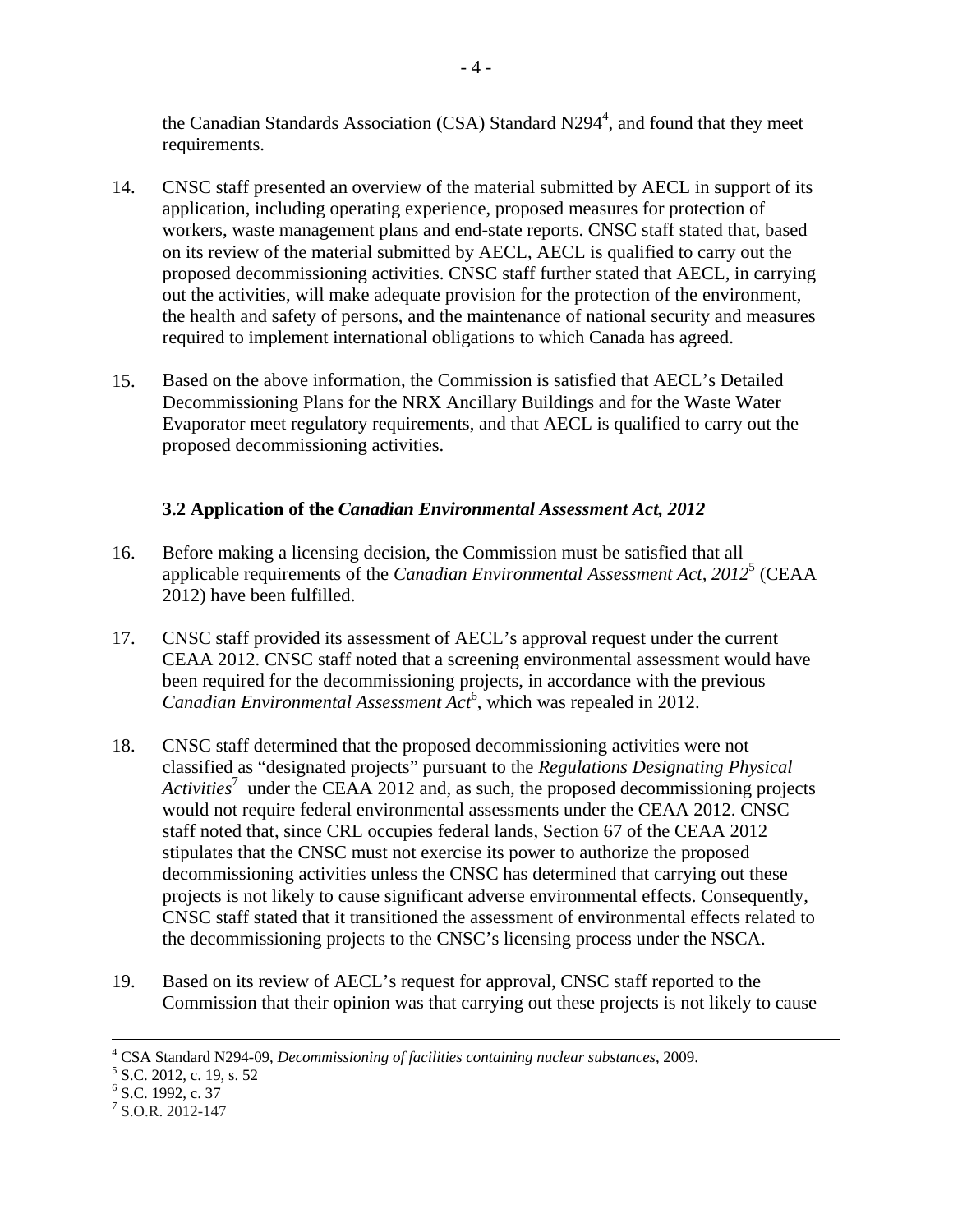significant adverse environmental effects, and that a federal environmental assessment pursuant to the CEAA 2012 was not required.

20. Based on the above information, the Commission is satisfied that the requirements of CEAA 2012 have been met.

## **3.3 Environmental Effects Assessment**

- 21. CNSC staff provided information regarding its assessment of the anticipated environmental effects of the decommissioning activities, including effects of the projects on the environment under normal operating conditions, the effects of accidents and malfunctions, the effects of the environment on the projects, including effects of climate change, and an assessment of cumulative effects. CNSC staff explained that its assessment of the projects was carried out in a step-wise manner, as follows:
	- identification of the potential project-environment interactions;
	- identification of the potential environmental effects;
	- identification of mitigation measures beyond standard design and operational measures; and
	- determination of the significance of residual environmental effects.
- 22. CNSC staff was of the view that the proposed decommissioning projects are not likely to cause significant adverse environmental effects. Consequently, CNSC staff recommended that the Commission approve AECL's request to decommission the Waste Water Evaporator and the NRX Ancillary Buildings at CRL.

3.3.1 Effects of the Projects on the Environment under Normal Operating Conditions

#### Atmospheric Environment

- 23. AECL stated that radiological and non-radiological dust and particulates may be released to the atmosphere during the demolition of the NRX Ancillary Buildings and the Waste Water Evaporator, and detailed the mitigation measures implemented. CNSC staff noted that, with the exception of asbestos materials and residual lead-based paints, the buildings are not known to contain measurable quantities of nonradiological materials with the potential to generate airborne emissions. CNSC staff noted that the decommissioning activities will be undertaken in accordance with AECL programs, procedures and policies, and that industry best practices for conventional construction and demolition activities will be applied.
- 24. CNSC staff indicated that the use of Continuous Air Monitors (CAMs) will be utilized as part of an air quality monitoring program, and that standard dust control measures, including dust suppression, are expected to mitigate atmospheric environment effects. CNSC staff further indicated that preventive measures to protect worker health and safety will be practiced such as the application of fixatives to seal contamination to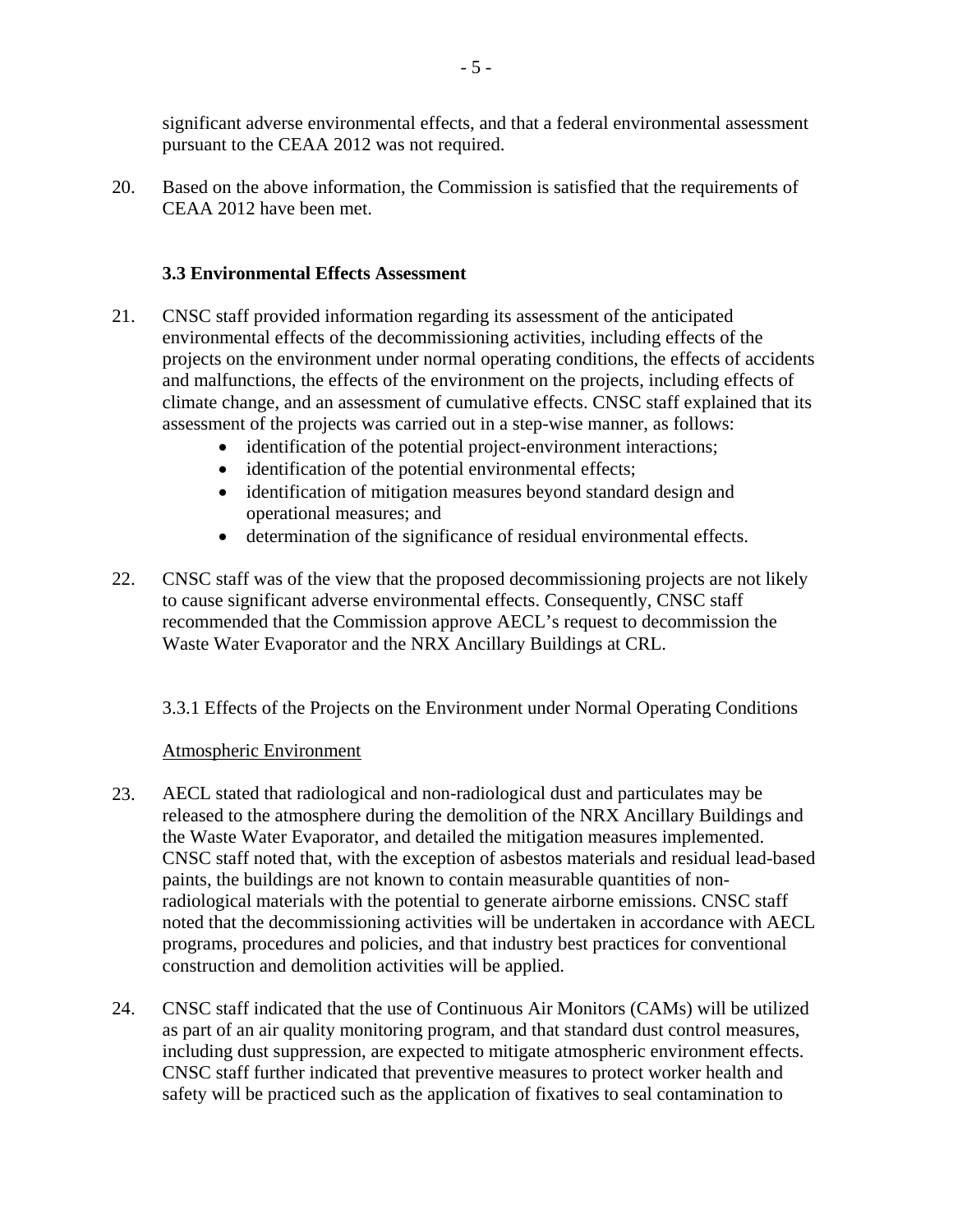surfaces, the isolation of work areas (including the use of enclosures and air filtration units), use of air sampling, and appropriate packaging of wastes for transport. CNSC staff further noted that other detailed requirements such as alarm and back-out points would be identified in radiological work plans.

- 25. Regarding asbestos, CNSC staff stated that the removal of asbestos would follow AECL's procedure for proper control of asbestos hazards, which would ensure that airborne asbestos emissions are negligible. CNSC staff stated that, taking into account the identified mitigation measures, no significant residual effect is anticipated on the atmospheric environment.
- 26. Based on the above information, the Commission is satisfied that, taking into account the identified mitigation measures, no significant residual effect is anticipated on the atmospheric environment as a result of the decommissioning activities.

#### Noise

- 27. CNSC staff reported that decommissioning activities will include the use of power tools and heavy equipment, which will act as a source of noise generation. CNSC staff noted that noise generation is expected to be of low magnitude and short duration, and would therefore not require additional mitigation measures. CNSC staff stated that no significant residual effect is anticipated with respect to noise.
- 28. Based on this information, the Commission is satisfied that no significant residual effect is anticipated with respect to noise.

#### Hydrology and Surface Water Quality

- 29. Regarding the NRX Ancillary Buildings, CNSC staff stated that the generation of small quantities of liquid waste from concrete cutting and residual water from the Building 103 and 104 Delay Tanks could have potential impacts on surface water quality. Regarding the Waste Water Evaporator, CNSC staff stated that the generation of liquid waste from concrete cutting operations and residual water from tanks, pipes and equipment could potentially impact surface water quality during dismantlement of building structures and components. CNSC staff noted that, in addition, disturbances such as excavation during the removal of contaminated soil and services have the potential to contaminate storm water runoff and by extension the Ottawa River.
- 30. CNSC staff stated that decommissioning activities that may impact the CRL storm sewer system would be carried out in accordance with the requirements of AECL's Environmental Protection Program. CNSC staff explained that standard mitigation measures such as berms, dykes, and silt fences would be implemented, as appropriate, to control the potential spread of contamination and sediments to storm water drainage. CNSC staff further stated that the secondary water generated through dismantling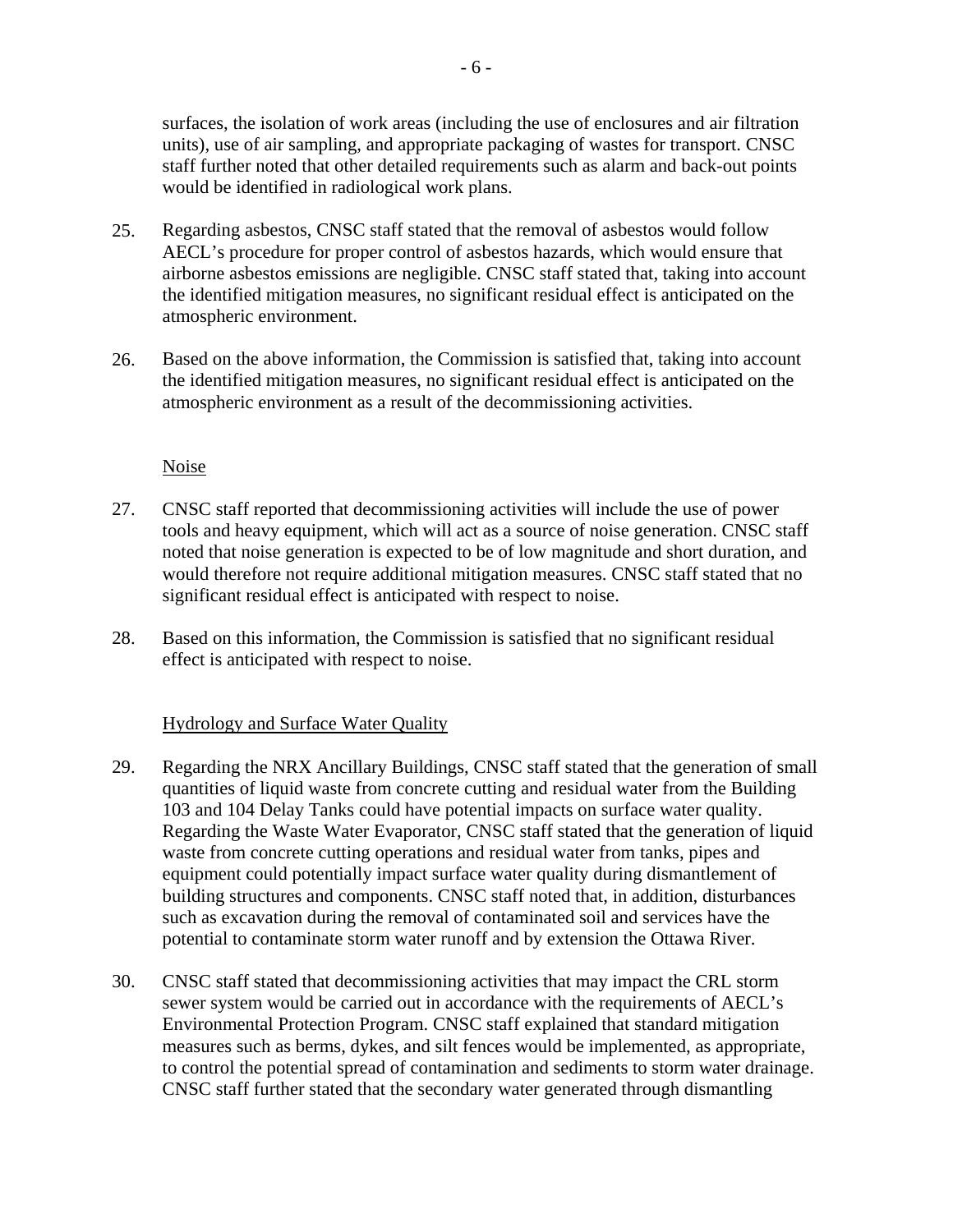activities will be collected, tested and treated at the Waste Treatment Centre to ensure negligible impacts to the Ottawa River. As such, CNSC staff stated that, taking into account the identified mitigation measures, there is no significant residual effect anticipated on hydrology and surface water quality.

31. Based on the above information, the Commission is satisfied that, taking into account the identified mitigation measures, there is no significant residual effect anticipated on hydrology and surface water quality.

#### Aquatic Environment

- 32. CNSC staff stated that, while storm water management and secondary liquid waste generated through decommissioning have the potential to affect the aquatic environment, standard mitigation measures such as berms, dykes and silt fences will be strategically placed to prevent the spread of contamination to storm water. CNSC staff noted that contaminated liquid waste will be directed to AECL's Waste Treatment Centre. CNSC staff stated that, taking into account the identified mitigation measures, no significant residual effect is anticipated on the aquatic environment.
- 33. Based on the above information, the Commission is satisfied that, taking into account the identified mitigation measures, no significant residual effect is anticipated on the aquatic environment.

#### Geology and Soil Quality

- 34. AECL stated that, as activities during the decommissioning process involve the isolation and removal of services and soil remediation, there is potential for soil contamination to be present due to historical leaks of radioactive liquid. CNSC staff noted that contaminated soil would be removed and stored in an appropriate AECL Waste Management Area, and be replaced with clean soil. CNSC staff further noted that standard mitigation measures, such as the use of tarps to cover excavated soil, will be taken to avoid the spread of soil contamination. As such, CNSC staff stated that no measurable environmental effects on soil quality are expected.
- 35. Regarding groundwater, CNSC staff stated that no interaction with groundwater is expected, as the water table lies at 13 m below grade, which is below excavating depths for the decommissioning activities. CNSC staff stated that, taking into account mitigation measures, no significant residual effect is anticipated on the geology and soil quality.
- 36. Based on this information, the Commission is satisfied that, taking into account mitigation measures, no significant residual effect is anticipated on the geology and soil quality.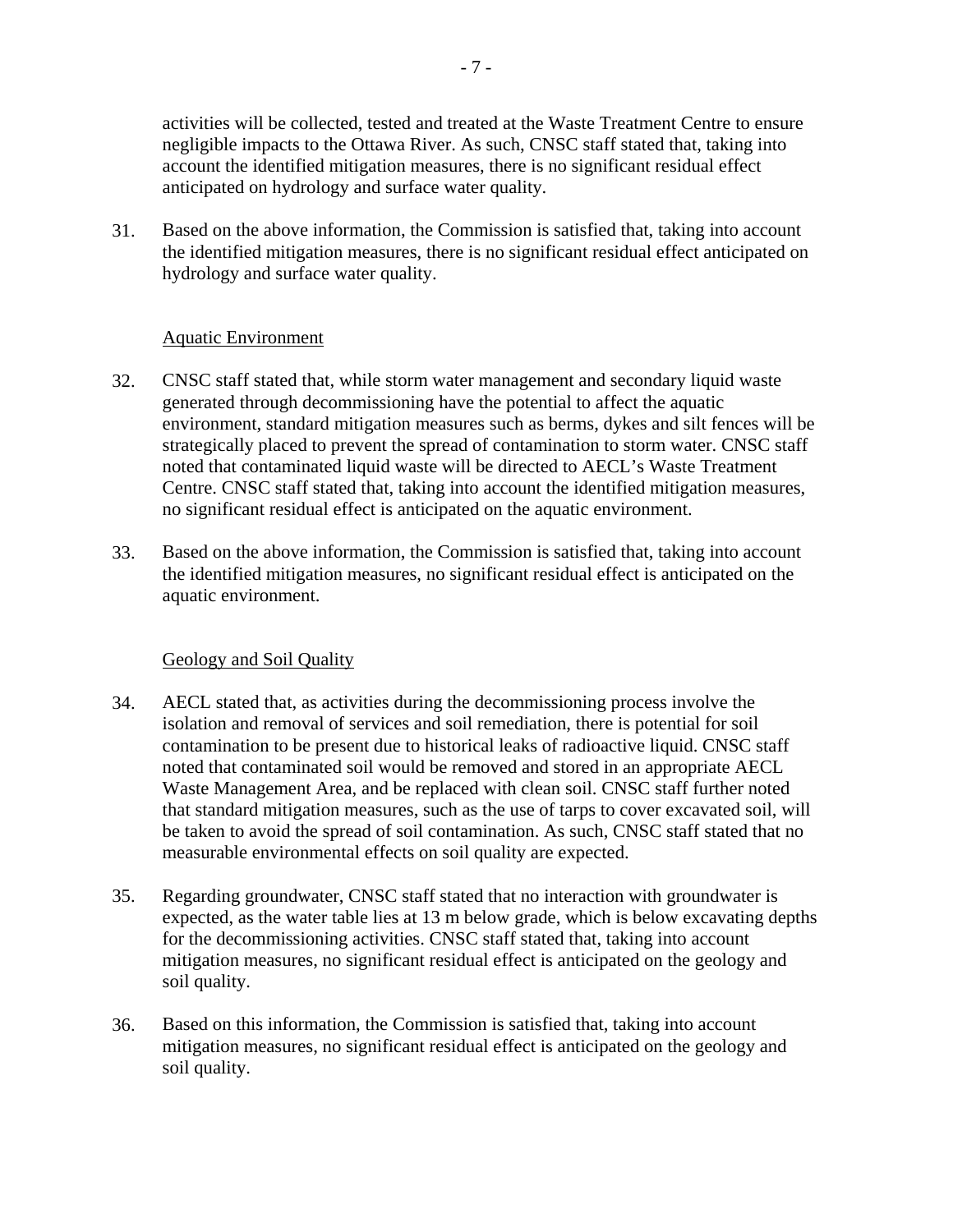#### Worker Health and Safety - Conventional Hazards

- 37. CNSC staff stated that conventional hazards are those associated with workers during common deconstruction activities, such as injuries from confined space entry, accidental falls, electrical hazards, injuries from power tools, and noise. CNSC staff noted that protective measures required by AECL's Occupational Health and Safety Program would be applied to minimize the risk to workers from conventional industrial hazards. CNSC staff further noted that project activities would be subject to AECL's Work Permit System to ensure they are appropriately planned and executed. As such, CNSC staff stated that, taking the protective measures into account, no significant impact on worker health is anticipated from conventional industry hazards.
- 38. Based on this information, the Commission is satisfied that, taking the protective measures into account, no significant impact on worker health is anticipated from conventional industry hazards.

# Worker Health and Safety - Radiological Hazards

- 39. CNSC staff provided information concerning the radiological hazards associated with the decommissioning projects. CNSC staff stated that the primary radiological hazards during decommissioning of the NRX Ancillary Buildings include uncontrolled release of fission and activation products, and potential exposure to alpha, beta and gamma radiation. CNSC staff stated that the risk of radiation exposure to workers from the NRX Ancillary Buildings is anticipated to be highest during the decommissioning of the buildings' systems and components such as process tanks, pumps, valves, filter compartments, exhaust fans, piping, roofing over contaminated areas, and contaminated concrete. CNSC staff noted that AECL classified the accessible rooms and areas in the NRX Ancillary Buildings into radiological safety zones, in accordance with its Radiation Protection Program. CNSC staff noted that the radiation hazards in the NRX Ancillary Buildings are classified as low to moderate. CNSC staff further noted that certain restricted areas were not assigned a radiological safety zone and would be subject to a radiological risk assessment prior to entry.
- 40. Regarding the Waste Water Evaporator, AECL provided detailed information on the radiological hazards for the facility. AECL noted that the radiation hazards in the Waste Water Evaporator are classified as moderate to high. CNSC staff confirmed that, given its operating history, a considerable amount of fixed and loose contamination exists throughout the building.
- 41. AECL stated that there is a potential for intake of radioactive particulates or exposure to residual radioactive contamination in the Waste Water Evaporator building and surrounding soil. CNSC staff noted that there is a potential for intake of radioactive particulates or exposure to the residual radioactive contamination in the NRX Ancillary Buildings.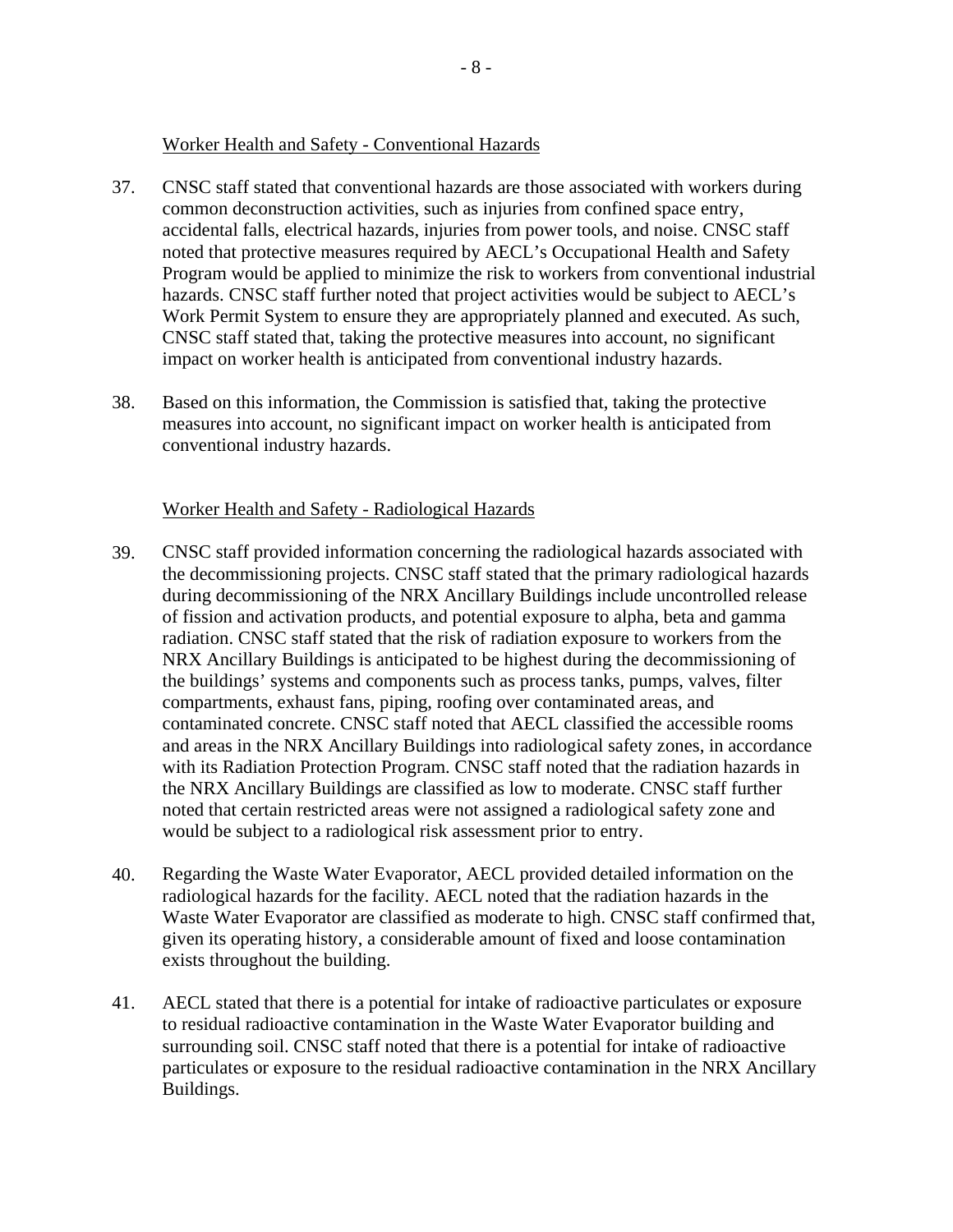- 42. AECL noted that, in compliance with AECL's Radiation Protection Program, worker radiation doses will be monitored throughout the decommissioning activities. AECL staff further explained that all radiological work will be subject to AECL's Work Permit System to ensure it is appropriately planned and executed. CNSC staff confirmed that operational control measures such as shielding and protective clothing and equipment such as respirators and personal dosimeters will be implemented, as appropriate. CNSC staff stated that, taking into account the operational control measures, no significant impacts on worker health are anticipated from radiological hazards.
- 43. Based on the above information, the Commission is satisfied that the radiological hazards associated with the decommissioning projects have been adequately identified and classified. The Commission is satisfied that, taking into account operational control measures, no significant impacts on worker health are anticipated from radiological hazards.

#### Hazardous Materials

- 44. AECL stated that workers will be in contact with small quantities of asbestos, lead-based paints, lead bricks and sheets, mercury from mercury switches, and polychlorinated biphenyls (PCBs) from light ballasts. CNSC staff noted that adhering to AECL's Work Permit System and Occupational Health and Safety Program will reduce the risk of worker exposure to hazardous materials by using similar protective measures as those for radioactive particulates. CNSC staff further noted that the use of dust suppression, air sampling, protective clothing and respirators would be used as required by AECL's procedure for controlling asbestos hazards. CNSC staff stated that, taking into account the operational control measures, no significant impacts on worker health are anticipated from hazardous materials.
- 45. Based on the above information, the Commission is satisfied that, taking into account the operational control measures, no significant impacts on worker health are anticipated from hazardous materials.

#### Public Health

- 46. CNSC staff stated that decommissioning activities are likely to produce dust and noise, although the potential effects would be limited to the immediate surrounding areas. CNSC staff noted that the potential dose to the public from decommissioning activities would be through either airborne or liquid emissions, and were assessed to be negligible and therefore not harmful to the public.
- 47. CNSC staff further stated that the local transportation system, which will transport conventional, hazardous and radioactive wastes off-site, represents the only likely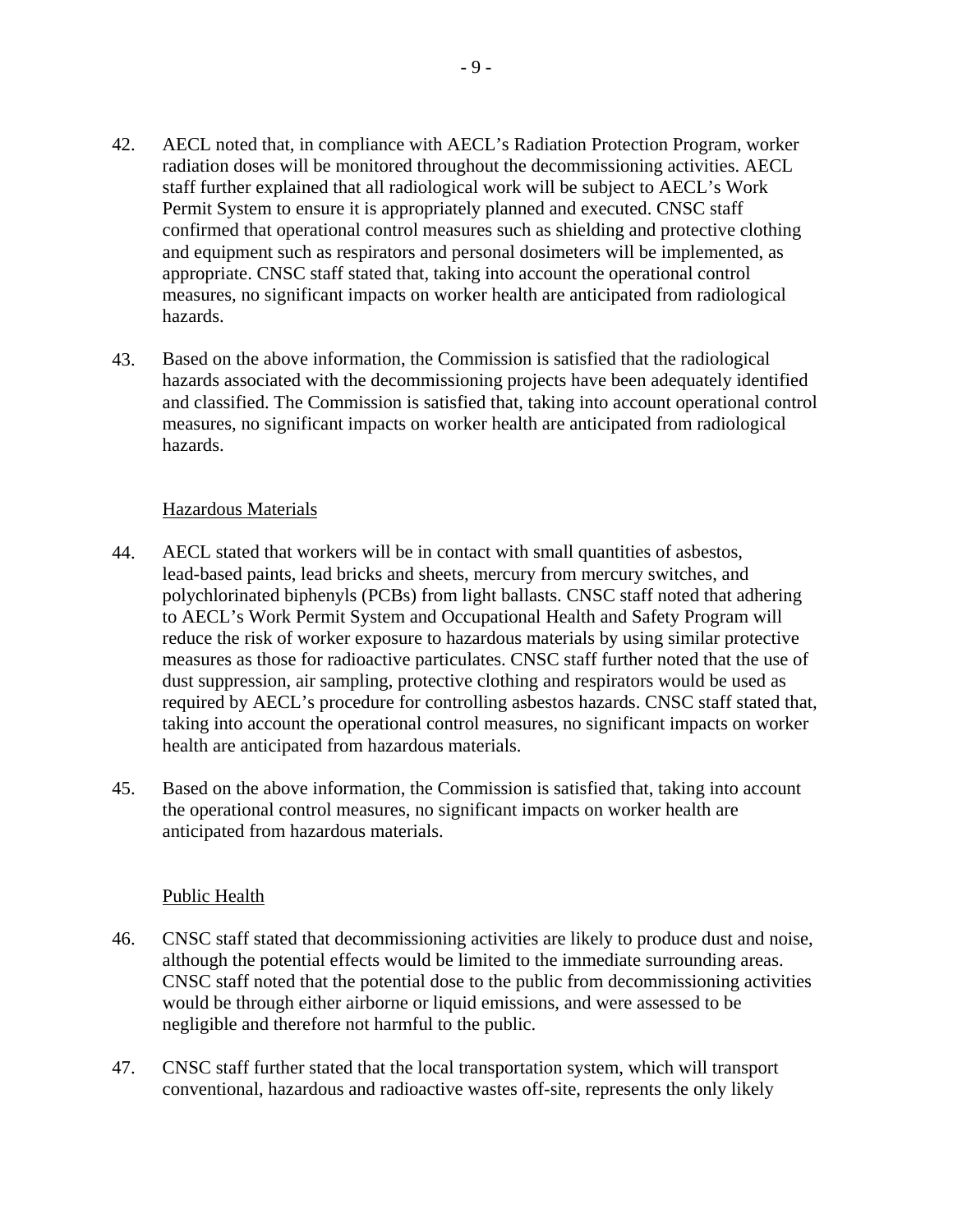potential for impact on public health. CNSC staff explained that most of the radioactive waste will be managed at a CRL Waste Management Area, but AECL would be required to follow procedures required by the *Packaging and Transport of Nuclear Substances Regulations*<sup>8</sup> in the event that radioactive waste is transported off-site. CNSC staff noted that a low volume of conventional and hazardous waste would be generated by the decommissioning projects, and that proper packaging following AECL's requirements for management of wastes during transport would be used. CNSC staff stated that no significant effects on public health are expected from waste transport activities.

48. Based on the above information, the Commission is satisfied that, taking into account the operational control measures, no significant effects on public health are expected as a result of decommissioning activities.

# Valued Ecosystem Components

- 49. CNSC staff stated that the water quality of the Ottawa River is the only Valued Ecosystem Component potentially affected due to the potential interaction between site hydrology and surface water. CNSC staff noted that, as there are negligible liquid and airborne emissions anticipated, no measurable effect on Ottawa River water quality is expected.
- 50. Based on this information, the Commission is satisfied that the water quality of the Ottawa River is the only Valued Ecosystem Component that would be potentially affected by the decommissioning projects, and that no measurable effect on the Ottawa River water quality is expected.

# 3.3.2 Effects of Malfunctions and Accidents

- 51. CNSC staff described its assessment of potential interactions between the project activities and the existing environment during possible malfunction and accident scenarios, including fire, loss of services, transport accidents, and flooding due to malfunctions.
- 52. Regarding fire, CNSC staff stated that scenarios involving fire could result in the release of airborne emissions from both the fire and existing contaminates inside buildings, liquid contamination to the soil caused by the fire suppression systems using water, and impacts on worker health and safety. CNSC staff noted that AECL has a robust fire protection program in place at CRL, which would ensure that decommissioning activities are carried out in a controlled and coordinated manner, reducing the potential for a fire event and ensuring compliance with the decommissioning requirements of the 2010 *National Building Code of Canada* and the National Fire Protection Association's NFPA 801: *Standard for Fire Protection for*

<sup>&</sup>lt;u>.</u> 8 SOR /2000-208.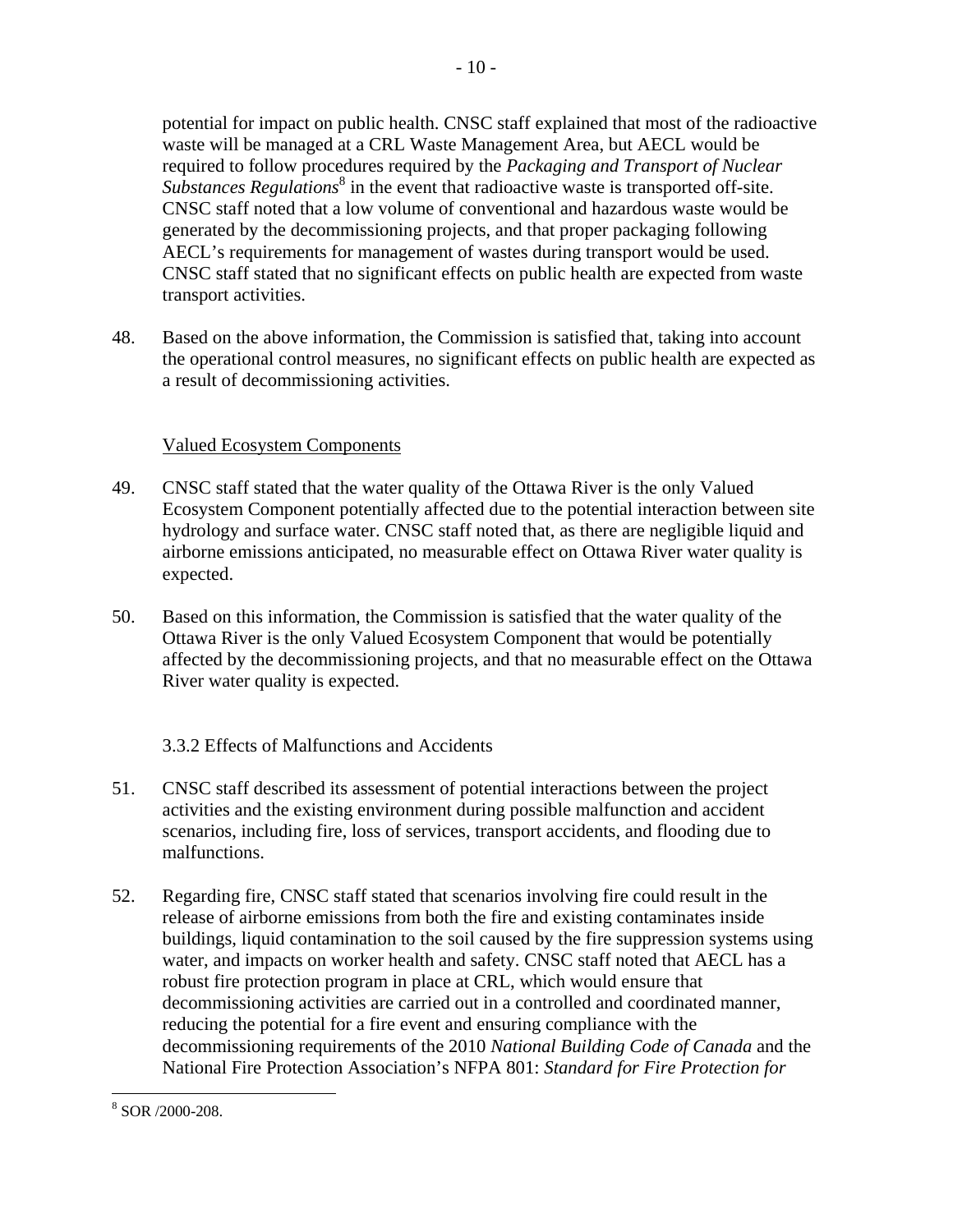*Facilities Handling Radioactive Materials*. CNSC staff further noted that the consequences of a fire would likely be minimized by early detection and AECL's immediate fire response capability. CNSC staff stated that, given CRL's contingency and emergency preparedness plans, with 24/7 monitoring and fire response capability, no significant residual effects are anticipated as a result of a fire.

- 53. CNSC staff stated that the loss of operational services, such as the shutting down of ventilation equipment, in the event of a loss of off-site electrical power, could potentially impact worker health. CNSC staff noted that, in the event of power loss, all work would stop until power has been restored, and that all operating systems would be designed to shut down safely. As such, CNSC staff stated that there are no anticipated adverse impacts on worker health or the environment as a result of a loss of services.
- 54. Regarding transport accidents, CNSC staff stated that, while there is the potential for accidents during waste transport activities, the probability of a transport accident is considered to be low given the relatively small number of trips. CNSC staff noted that contingency plans and emergency preparedness plans exist for the CRL site and that, in the unlikely event of a transportation accident, AECL's emergency procedures and processes will dictate the safe clean-up of any spilt radioactive waste or contamination. As such, CNSC staff stated that no significant adverse impacts due to transportation accidents are anticipated.
- 55. Regarding flooding due to malfunctions, CNSC staff stated that there is a potential risk of the Waste Water Evaporator building flooding due to a failure or loss of services, such as a water main break. CNSC staff noted that flooding would be mitigated through the use of barriers and berms to redirect water away from the Waste Water Evaporator building. CNSC staff stated that, taking into account the identified mitigation measures, no anticipated adverse impacts are expected.
- 56. Based on the above information, the Commission is satisfied that no anticipated adverse impacts are expected, taking mitigation and control measures into consideration.

3.3.3 Effects of the Environment on the Projects

- 57. CNSC staff provided an assessment of naturally-occurring events that have the potential to affect project activities, including extreme weather conditions such as precipitation events and wind events, as well as earthquakes, flooding and climate change.
- 58. CNSC staff stated that no significant adverse impacts due to extreme precipitation, which includes rainfall and snowfall, are anticipated because the topography of the CRL built-up area slopes towards the Ottawa River. CNSC staff explained that site drainage ensures that precipitation and storm water runoff do not enter the buildings, and that standard mitigation measures for the management of storm water and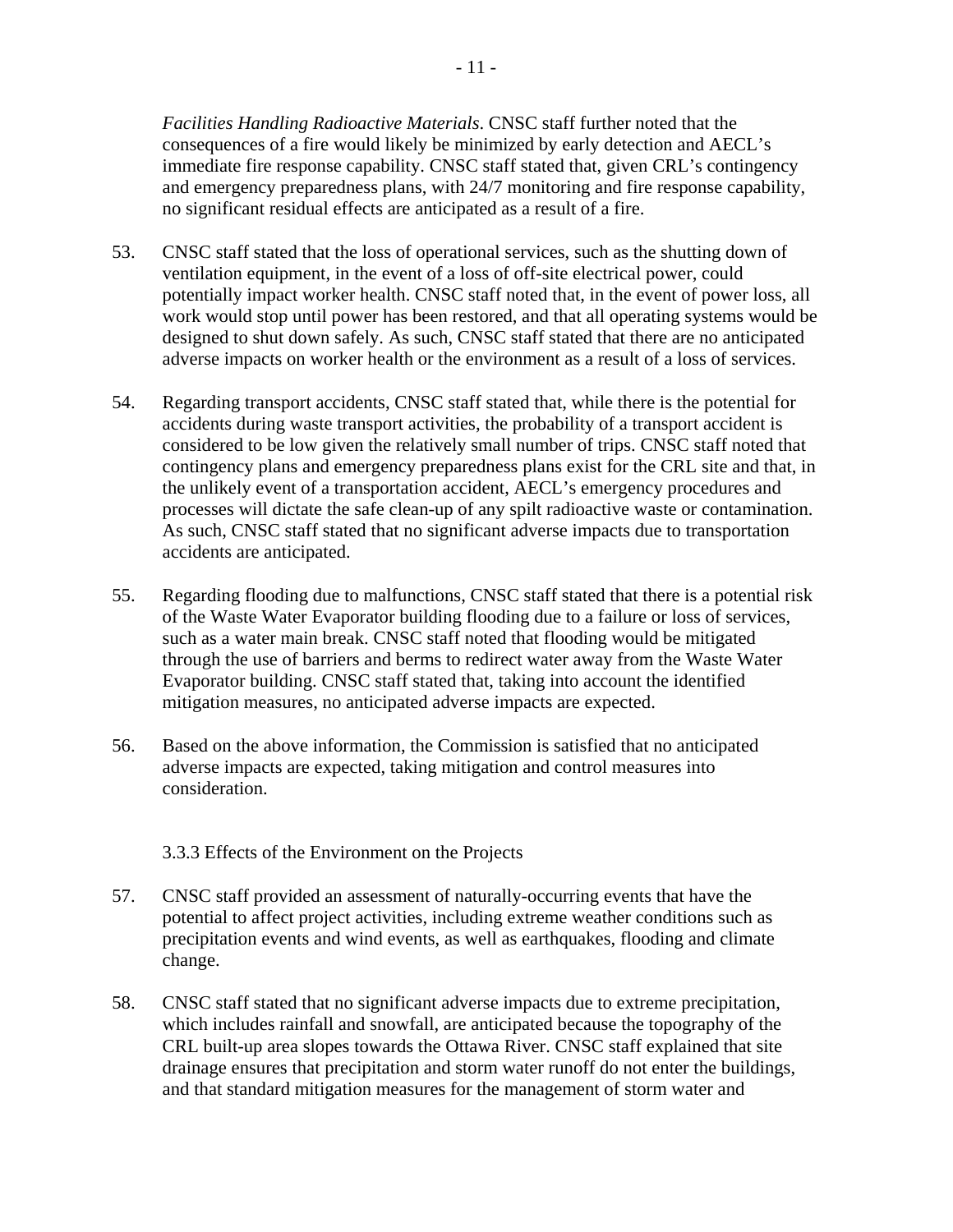mitigation of soil erosion during decommissioning activities, such as appropriate grading, silt screens and use of dykes, would be implemented. CNSC staff further explained that the buildings were designed to minimize the potential for failure from heavy snow loads; however, excessive snow loads combined with aging roof materials could lead to a collapse, which provides further justification for dismantling some structures as soon as possible.

- 59. Regarding extreme wind events, CNSC staff stated that, despite the low probability of tornadoes at Chalk River, estimated as 6.4 events in 100,000 years, tornadoes and high winds could potentially cause structural damage to the buildings, which could result in the release of contamination from within the buildings. CNSC staff noted that AECL has contingency plans and emergency preparedness plans, including watches and warnings for tornadoes, severe thunderstorms and extreme winds, as well as procedures in place to address these events. CNSC staff further noted that any contamination resulting from such events would be remediated. Based on these measures, CNSC staff stated that there are no significant impacts anticipated due to tornadoes or extreme winds.
- 60. Regarding earthquakes, CNSC staff stated that the CRL site sits on the edge of the West Quebec seismic zone, with a low probability of an earthquake having sufficient magnitude to damage the buildings. CNSC staff noted that AECL has contingency plans and emergency preparedness plans in place in the event of an earthquake and that any contamination released as a result of seismic activity would be localized and would be remediated consistent with the building's location in the built-up area of the CRL site. As such, CNSC staff stated that there are no significant impacts anticipated due to earthquakes.
- 61. Regarding flooding, CNSC staff provided information regarding the Ontario Ministry of Natural Resources' 100-year flood elevation for the Ottawa River, as well as a dam from Ontario Power Generation's Des Joachims' Generating Station, located 28 kilometres upstream of the CRL site. CNSC staff stated that no significant adverse effects are expected because the lowest elevation level of the NRX Ancillary Buildings and the Waste Water Evaporator building is higher than both the 100-year flood elevation and the rise in river level due to a dam failure.
- 62. CNSC staff further stated that no significant adverse effects are expected as a result of climate change because measurable effects resulting from climate change are not considered likely during the life of the proposed projects. CNSC staff explained that, although the timeframe of these projects extends to 2030, more than half of the buildings are expected to be decommissioned by 2016. CNSC staff further noted that the projects are not expected to generate any significant greenhouse gases.
- 63. Based on the above information, the Commission is satisfied that the effects of the environment on the projects are not likely to result in any significant adverse environmental effects, taking into consideration the mitigation and control measures to be applied by AECL.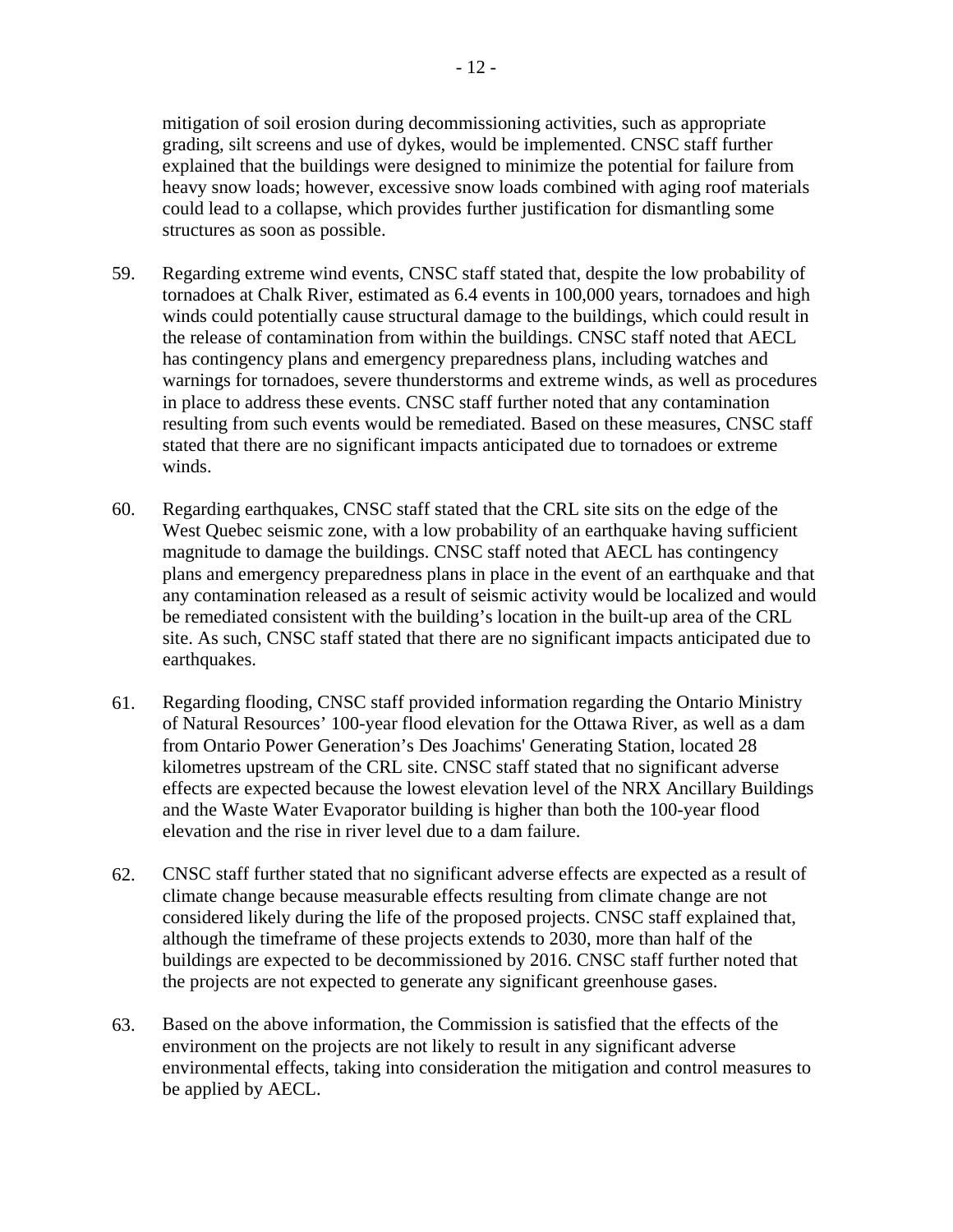3.3.4 Assessment of Cumulative Effects

- 64. CNSC staff provided information regarding its assessment of cumulative effects, which considered the effects of the proposed projects together with the effects of other projects and activities that are being, or will foreseeably be, carried out and for which the effects are expected to temporally or spatially overlap.
- 65. CNSC staff stated that it is normal practice to limit the assessment of cumulative effects to the predicted residual adverse environmental effects of a project in combination with other projects, as only those project-environment interactions that result in residual effects can lead to cumulative effects. CNSC staff stated that, as no anticipated significant residual effects were identified for the decommissioning projects, no further assessment of cumulative effects was carried out.
- 66. Based on this information, the Commission is satisfied that, as no anticipated significant residual effects were identified for the decommissioning projects, no cumulative effects are expected.

3.3.5 Follow-Up Program

- 67. CNSC staff stated that it considered the need for an environmental assessment follow-up program for the decommissioning projects. CNSC staff noted that, as the proposed projects are at a licensed facility that has sufficient existing compliance monitoring programs in place, CNSC staff was of the view that an additional specific follow-up program was not required. CNSC staff further stated that AECL's environmental monitoring and personal radiation dosimetry programs will be used to verify the accuracy of the environmental impact assessment and the effectiveness of mitigation measures, and identify additional mitigation if required.
- 68. Based on the above information, the Commission is of the view that an additional specific follow-up program is not required for the decommissioning projects.

3.3.6 Conclusion on Environmental Effects Assessment

69. Based on the above information and considerations, The Commission is satisfied that CNSC staff performed an assessment of the environmental effects of the decommissioning projects under the NSCA. The Commission concludes that the decommissioning projects will not cause significant adverse environmental effects, taking into consideration the mitigation and control measures to be applied by AECL.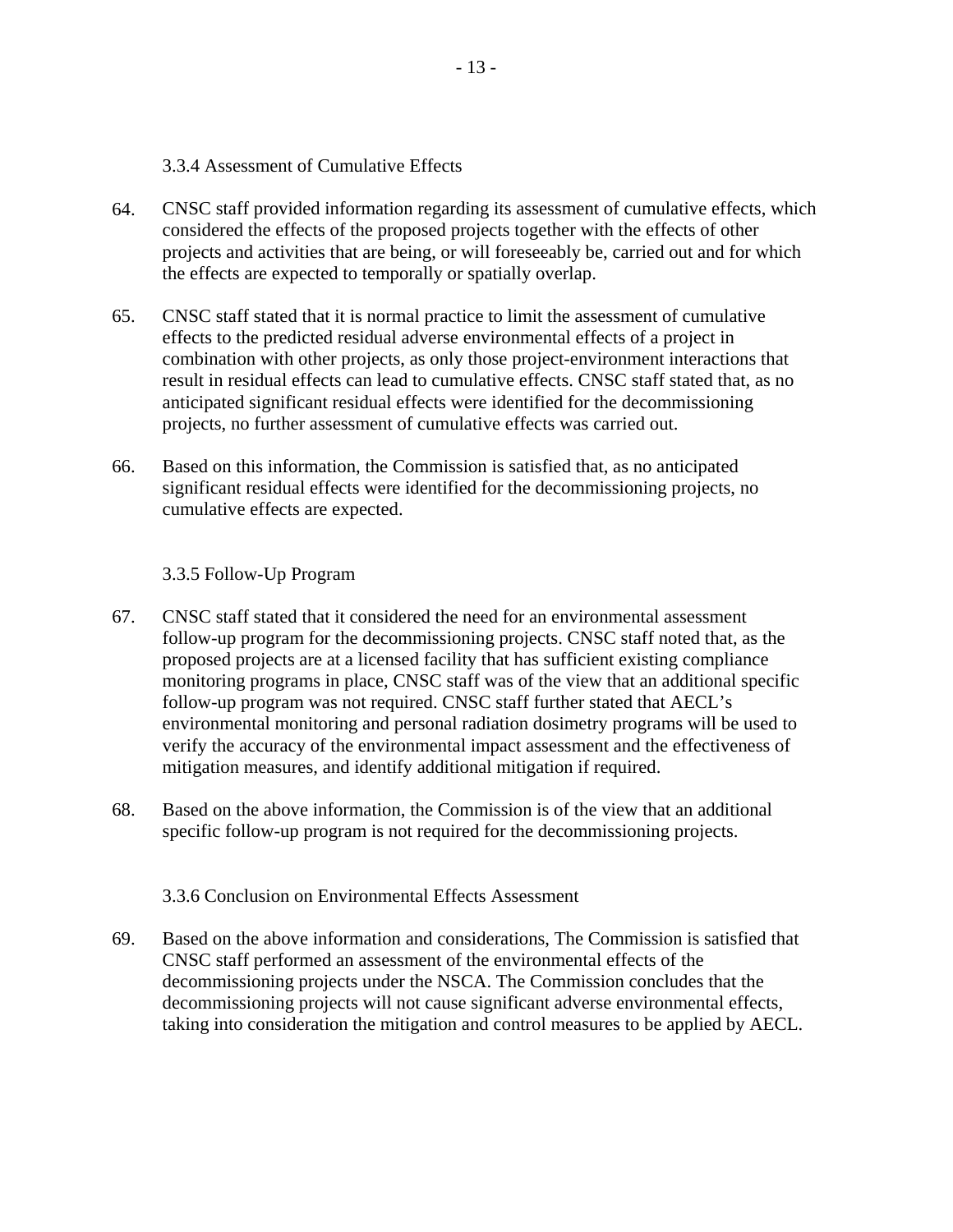#### **3.4 Aboriginal Engagement and Public Participation**

- potential Aboriginal or treaty rights. The decisions made by the CNSC, as an agent of 70. The common law Duty to Consult with Aboriginal communities and organizations applies when the Crown contemplates actions that may adversely affect established or the Government of Canada, must therefore uphold the honour of the Crown and respect established Aboriginal or treaty rights.
- 71. CNSC staff informed the Commission that, to their knowledge, the CRL site, which is a fenced-in brownfield property with restricted access, has not been identified as an area of interest in the land claim negotiation process. CNSC staff noted that the negotiators of Algonquin First Nations, which are in land claim negotiations concerning the area surrounding the CRL site, have expressed interest in surplus federal sites; however, the CRL site will not be made surplus in the foreseeable future. CNSC staff further noted that Algonquin communities in Quebec have identified traditional interests in a large part of eastern Ontario including the area of Chalk River; however, Aboriginal Affairs and Northern Development Canada has not received a comprehensive claim submission from the Algonquin Anishinabeg Nation Tribal Council, which represents these communities.
- 72. CNSC staff indicated that the Métis Nation of Ontario has expressed interest in being informed of licensing activities at CRL. CNSC staff stated that it provides all identified Aboriginal communities with a written annual update of the ongoing licensing activities for CRL, and noted that the information regarding the transition of environmental assessments from the CEA Act process to the licensing process under the NSCA has been posted on the CNSC's website, and letters have been sent to all identified Aboriginal communities to notify them of this transition. No questions or concerns have been received. CNSC staff stated that the decommissioning projects are not likely to adversely impact potential or established Aboriginal or treaty rights.
- 73. AECL provided details of its public consultation and communication activities. CNSC staff informed the Commission that, as a licensee of a Class I facility, AECL is required to develop and implement a public information program that includes a disclosure protocol. CNSC staff noted that AECL provides information on activities at the CRL site to members of the public and Aboriginal communities through many different methods, including its Environmental Stewardship Council.
- 74. The Commission notes that members of the public have been invited to submit written interventions for this hearing, as detailed in a Notice of Hearing published on February 19, 2013. The Commission also notes that no members of the general public or Aboriginal communities have filed any submissions.
- 75. Based on the information provided, the Commission is satisfied that AECL's and CNSC staff's public information activities are effective in keeping the public and Aboriginal communities informed on the facility operations. The Commission also